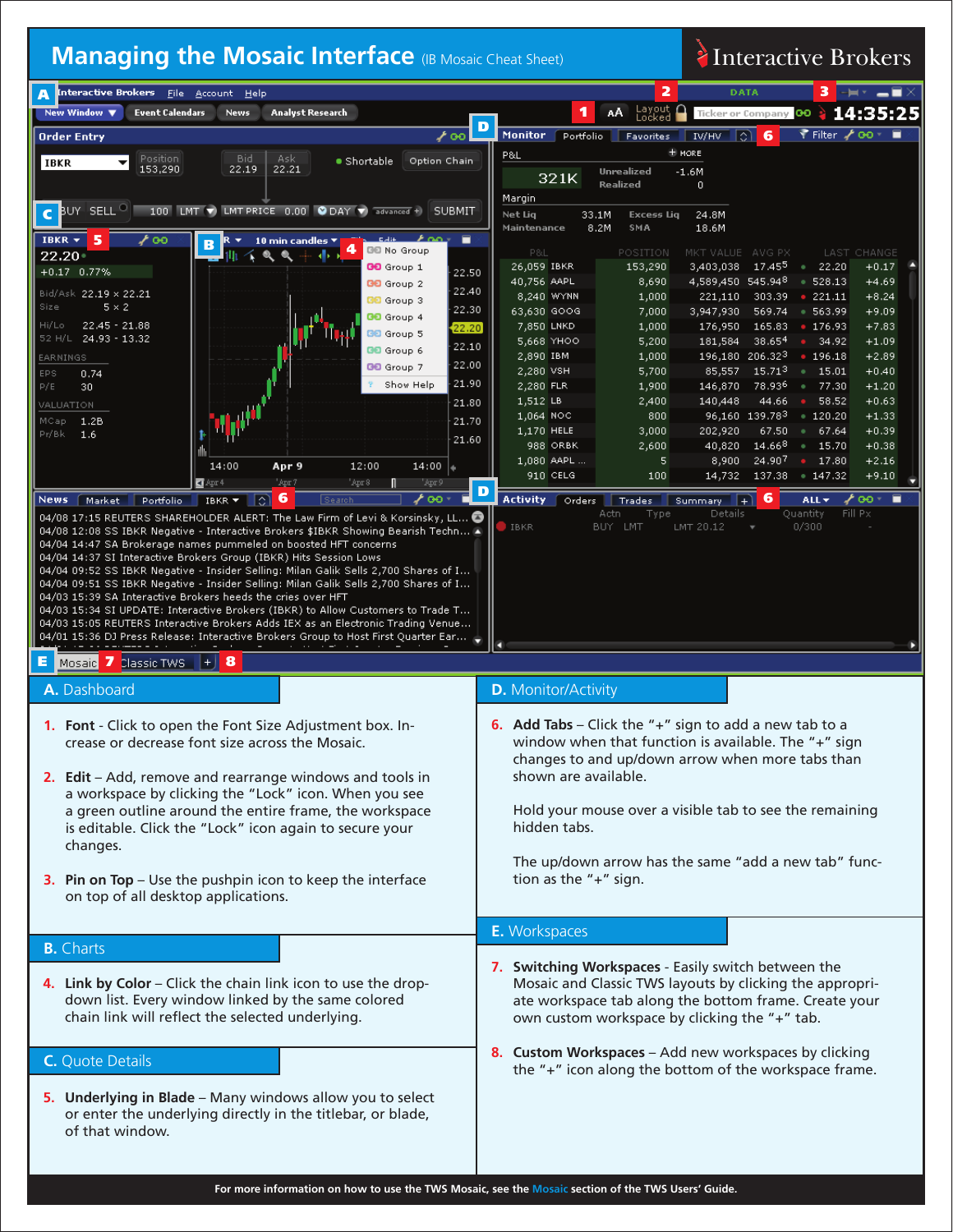### **Order Management** (IB Mosaic Cheat Sheet) **Interactive Brokers**

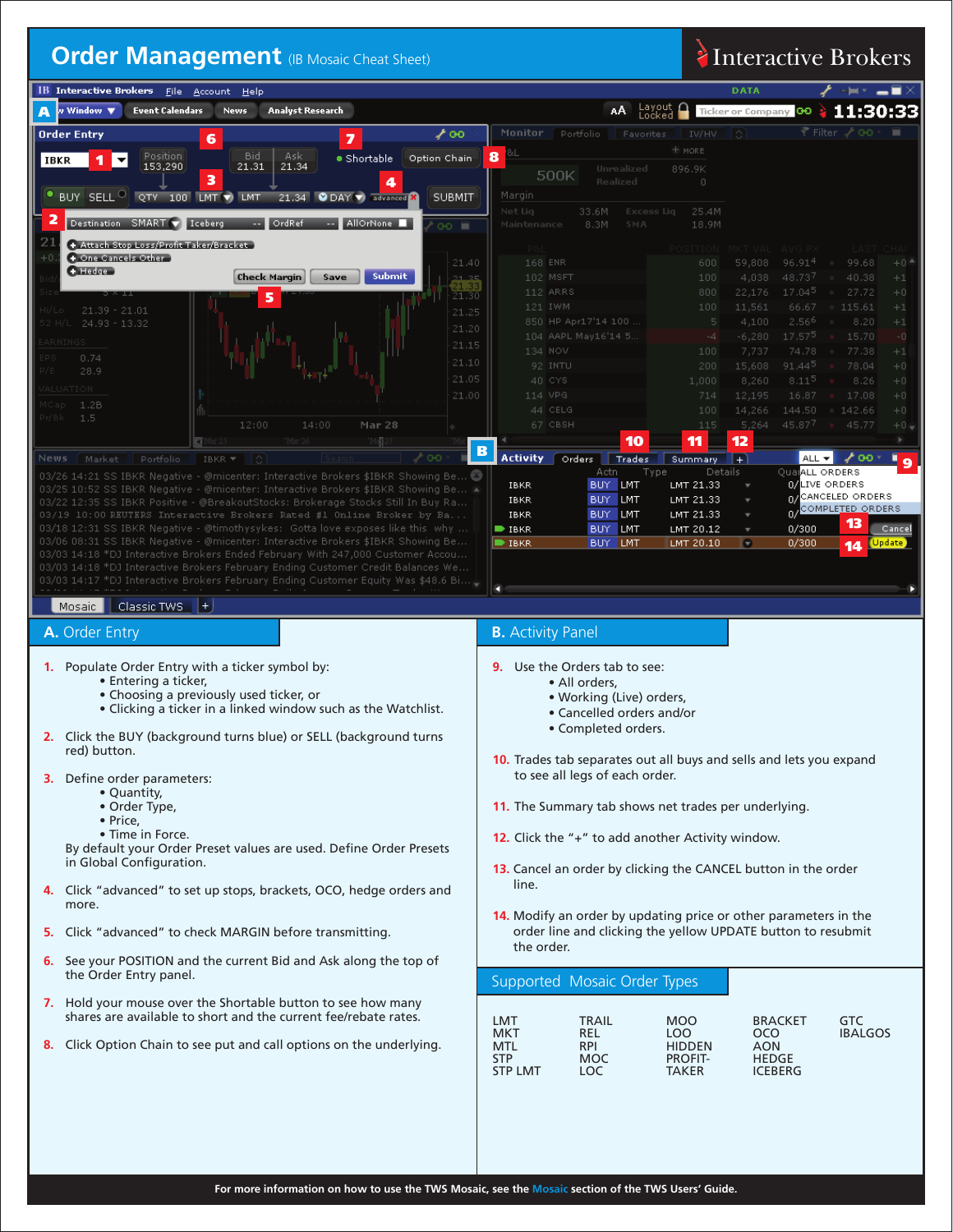# Market Data (IB Mosaic Cheat Sheet) **Interactive Brokers**

| 2<br>tive Brokers<br>Int<br>File Account<br>A                                                                                                                            | <b>DATA</b><br>╶╞╺╶═█╳                                                                                                                                                                                             |  |  |  |  |  |  |
|--------------------------------------------------------------------------------------------------------------------------------------------------------------------------|--------------------------------------------------------------------------------------------------------------------------------------------------------------------------------------------------------------------|--|--|--|--|--|--|
| <b>Event Calendars</b><br><b>Analyst Research</b><br><b>New Window</b> ▼<br><b>News</b>                                                                                  | Layou<br>Locke<br>13:11:05<br>АA<br>з<br>Ticker or Company CO                                                                                                                                                      |  |  |  |  |  |  |
| ⊁ ๏๏<br><b>Order Entry</b><br>5<br>B                                                                                                                                     | $\lambda$ 00 $\cdot$ $\blacksquare$<br><b>Monitor</b><br>$6\phantom{1}6$<br>US Movers (C)<br>Portfolio<br>IV/HV<br>Favorites<br>Opt Imp Vo∣<br>Hist Desc<br>Edit Scanner<br>Watchlist<br><b>Volatility Product</b> |  |  |  |  |  |  |
| Position<br><b>Bid</b><br>Ask<br>· Shortable<br>Option Chain<br>4<br>▾<br>IBKR<br>153,290<br>21.29<br>21.31                                                              | LastImpld V ▼ Opt. Impl                                                                                                                                                                                            |  |  |  |  |  |  |
|                                                                                                                                                                          | LastImpld V ▲ Opt. Impl<br>LBTYA<br>11.028% 22.856%<br>MNKD<br>534.106% 290.406%<br>41.71<br>C<br>5.05                                                                                                             |  |  |  |  |  |  |
| BUY SELL <sup>O</sup><br>100 LMT V LMT PRICE 0.00 ODAY V advanced +)<br>SUBMIT                                                                                           | <b>ACO</b><br>MFG<br>45.78<br>11.867%<br>5.066%<br>3.93<br>503.807% 104.814%                                                                                                                                       |  |  |  |  |  |  |
| D                                                                                                                                                                        | ZLC<br>13.912%<br>21.00<br>13.848%<br><b>STB</b><br>6.21 438.986%<br>58.025%<br>VOD<br>22.377%<br>36.44<br>16.090%<br>PACR<br>8.85<br>373.682%<br>27.611%                                                          |  |  |  |  |  |  |
| IBKR $\star$<br>∕⊙о≣<br>ممځ<br>IBKR -<br>10 min candles $\overline{\mathbf{v}}$<br>Edit<br>File<br>8<br>7<br>21.31<br>T 141<br>$\mathcal{O}_L$<br>$\oplus$<br>ele ele    | <b>JOSB</b><br>64.23<br>17.508%<br>5.524%<br><b>BEAM</b><br>83.24<br>373.232%<br>4.620%                                                                                                                            |  |  |  |  |  |  |
| +0.33 1.57%<br>21.45                                                                                                                                                     | YONG<br>14.800%<br>6.81<br>24.158%<br><b>NSR</b><br>33.60 372.815%<br>76.109%                                                                                                                                      |  |  |  |  |  |  |
| 21.40<br>Bid/Ask 21.29 x 21.31                                                                                                                                           | <b>ITMN</b><br>0.32.40<br>24.169%<br>69.762%<br>358.531%<br><b>HITK</b><br>43.31<br>10.686%<br><b>FRX</b><br>91.78<br>27.798%<br>21.848%<br>63.664%<br>SGU<br>5.91<br>355.410%                                     |  |  |  |  |  |  |
| $2 \times 3$<br>Size<br>21.35                                                                                                                                            | SWY<br>• 37.31<br>28.791%<br>9.322%<br><b>SUPX</b><br>32.99<br>350.921%<br>11.641%                                                                                                                                 |  |  |  |  |  |  |
| KL BUY LMT 21.33<br>21.31<br>$21.43 - 21.01$<br>Hi/Lo                                                                                                                    | LCAV<br>5.35<br>30.547%<br>22.047%<br>SNBC<br>343.513% 106.772%<br>3.23                                                                                                                                            |  |  |  |  |  |  |
| 52 H/L<br>24.93 - 13.32<br>21.25<br>EARNINGS                                                                                                                             | ECYT 8 21.39<br>32.484%<br>82.064%<br><b>TSPT</b><br>324.947%<br>97.606%<br>3.05<br>HDY<br>1.79<br>33.824% 156.911%<br>GAGA<br>316.419% 101.023%<br>3.72                                                           |  |  |  |  |  |  |
| 21.20<br>$\bullet$<br>EPS<br>0.74<br>21.15                                                                                                                               | 38.97<br><b>RSO</b><br>CONN<br>33.869%<br>48.332%<br>5.54<br>299.114%<br>46.130%                                                                                                                                   |  |  |  |  |  |  |
| P/E<br>28.8<br>21.10                                                                                                                                                     | ESC<br>30.88<br>34.916%<br>33.144%<br>PT<br>4.30<br>295.084%<br>70.555%                                                                                                                                            |  |  |  |  |  |  |
| <b><i>JALUATION</i></b><br>21.05                                                                                                                                         | DOV<br>• 80.90<br>36.250%<br>21.057%<br>DCIX<br>287.090%<br>82.522%<br>3.84<br>RP.<br>17.95<br>41.091%<br>37.542%<br><b>CVO</b><br>286.602% 117.723%<br>3.06                                                       |  |  |  |  |  |  |
| 1.2B<br>MCap<br>21.00<br>Pr/Bk<br>1.5                                                                                                                                    | 2.01<br>GERN<br>CBB<br>283.636% 105.436%<br>41.668% 126.146%<br>$\bullet$<br>3.44                                                                                                                                  |  |  |  |  |  |  |
|                                                                                                                                                                          | <b>PLCE</b><br>50.88<br>45.763%<br><b>ISS</b><br>274.773%<br>39.434%<br>٠<br>24.314%<br>5.10                                                                                                                       |  |  |  |  |  |  |
| 14:00<br>Mar 28<br>12:00<br>'Mar 2<br>'Mar 27   F                                                                                                                        | 34.91<br><b>ITRI</b><br>48.547%<br>31.558%<br>CMG<br>569.30<br>270.500%<br>61.360%<br>$\bullet$<br>CCOI<br>35.25<br>48.427%<br>35.030% VLSI<br>11.07<br>269.357%<br>6.988%<br>$\bullet$                            |  |  |  |  |  |  |
| ۰<br>GO.<br>News<br>Market<br>Portfolio<br>IBKR =                                                                                                                        | $ALL -$<br>GO *<br>▬<br><b>Activity</b><br>Orders<br>Trades<br>Summary                                                                                                                                             |  |  |  |  |  |  |
| O<br>03/03 14:17 *DJ Interactive Brokers Group Reports Brokerage Metrics For Feb 2014                                                                                    | Actn<br>Type<br>Quantity                                                                                                                                                                                           |  |  |  |  |  |  |
| 03/03 14:17 REUTERS Interactive Brokers Group Reports Brokerage Metrics for Febru A                                                                                      | 0/100<br>BUY LMT<br>LMT 21.33<br>IBKR<br>- Transmit                                                                                                                                                                |  |  |  |  |  |  |
| 02/26 01:13 RSE Interactive Brokers Group Inc Dividend For IBKR is announced for r<br>09/03/13 13:39 SI Interactive Brokers (IBKR) DARTs Up 32% in August                |                                                                                                                                                                                                                    |  |  |  |  |  |  |
| 12/13/12 08:00 BRFUPDN BGB Securities initiated Interactive Brokers (IBKR) coverag                                                                                       |                                                                                                                                                                                                                    |  |  |  |  |  |  |
| 07/10/12 08:10 BRFUPDN Stifel Nicolaus downgraded Interactive Brokers (IBKR) to H<br>02/24/12 08:02 BRFUPDN Stifel Nicolaus initiated Interactive Brokers (IBKR) coverag |                                                                                                                                                                                                                    |  |  |  |  |  |  |
| 12/29/11 07:10 ZACKSG Interactive Brokers Group (IBKR) third-quarter earnings we                                                                                         |                                                                                                                                                                                                                    |  |  |  |  |  |  |
| $\vert$ Classic TWS $\vert$ +<br>Mosaic                                                                                                                                  |                                                                                                                                                                                                                    |  |  |  |  |  |  |
| A. Dashboard                                                                                                                                                             | <b>B.</b> Order Entry                                                                                                                                                                                              |  |  |  |  |  |  |
| 1. New Window - Open Option Chain from the New Win-                                                                                                                      | 4. The Order Entry panel always shows the Bid/Ask for the<br>selected underlying.                                                                                                                                  |  |  |  |  |  |  |
| dow dropdown to see options on the active underlying.                                                                                                                    |                                                                                                                                                                                                                    |  |  |  |  |  |  |
| Open data tools from the Quotes section of the New                                                                                                                       |                                                                                                                                                                                                                    |  |  |  |  |  |  |
| Window dropdown including:                                                                                                                                               | 5. Use Global Configuration to add/remove Market Data                                                                                                                                                              |  |  |  |  |  |  |
| • Market Depth,                                                                                                                                                          | fields. Click the wrench icon from within the appropri-                                                                                                                                                            |  |  |  |  |  |  |
| • Time & Sales,                                                                                                                                                          | ate tool to access.                                                                                                                                                                                                |  |  |  |  |  |  |
| • Price History,<br>• Option Chains                                                                                                                                      | C. Monitor                                                                                                                                                                                                         |  |  |  |  |  |  |
| • FX Matrix                                                                                                                                                              |                                                                                                                                                                                                                    |  |  |  |  |  |  |
| • SLB Rates.                                                                                                                                                             | 6. Click the "+" sign (or arrows icon) from the Monitor                                                                                                                                                            |  |  |  |  |  |  |
|                                                                                                                                                                          | panel to create a new scan. Use predefined Mosaic Mar-                                                                                                                                                             |  |  |  |  |  |  |
| 2. Click Account to drop down menu and select Subscribe                                                                                                                  | ket Scanners or create a custom Market Scanner.                                                                                                                                                                    |  |  |  |  |  |  |
| to Market Data/Research, Subscribe to market data via                                                                                                                    |                                                                                                                                                                                                                    |  |  |  |  |  |  |
| Account Management. Access from the Account menu.                                                                                                                        | <b>D.</b> Quote Details                                                                                                                                                                                            |  |  |  |  |  |  |
| 3. Monitor - Add tickers to a Watchlist. Create multiple                                                                                                                 |                                                                                                                                                                                                                    |  |  |  |  |  |  |
| Watchlists by clicking the "+" or arrow icon for a new                                                                                                                   | 7. Enter the ticker, select from a previously used ticker or                                                                                                                                                       |  |  |  |  |  |  |
| tab.                                                                                                                                                                     | click a ticker in a linked window such as the Watchlist to                                                                                                                                                         |  |  |  |  |  |  |
| • Add fields to any Watchlist by holding your                                                                                                                            | see Bid/ask, size, High/Low, earnings and valuation.                                                                                                                                                               |  |  |  |  |  |  |
| mouse over an existing field until the "+" sign                                                                                                                          |                                                                                                                                                                                                                    |  |  |  |  |  |  |
| pops up. Click to view available fields.                                                                                                                                 | 8. Quote Details provides breadth of data for a single                                                                                                                                                             |  |  |  |  |  |  |
| • When Watchlist has more than one row of tabs<br>the "+" sign become an up/down arrow icon.                                                                             | underlying.                                                                                                                                                                                                        |  |  |  |  |  |  |
| • Market Scanners are available for Stock, Futures,                                                                                                                      | 9. Data fields in the Quote Details window change for                                                                                                                                                              |  |  |  |  |  |  |
| Index and Options in US, Europe and Asia from                                                                                                                            | stock vs. option ticker. Stock shows Earnings and Valua-                                                                                                                                                           |  |  |  |  |  |  |
| the Monitor panel.                                                                                                                                                       | tion; options shows underlying price, Implied Volatility                                                                                                                                                           |  |  |  |  |  |  |
|                                                                                                                                                                          | and Open Interest.                                                                                                                                                                                                 |  |  |  |  |  |  |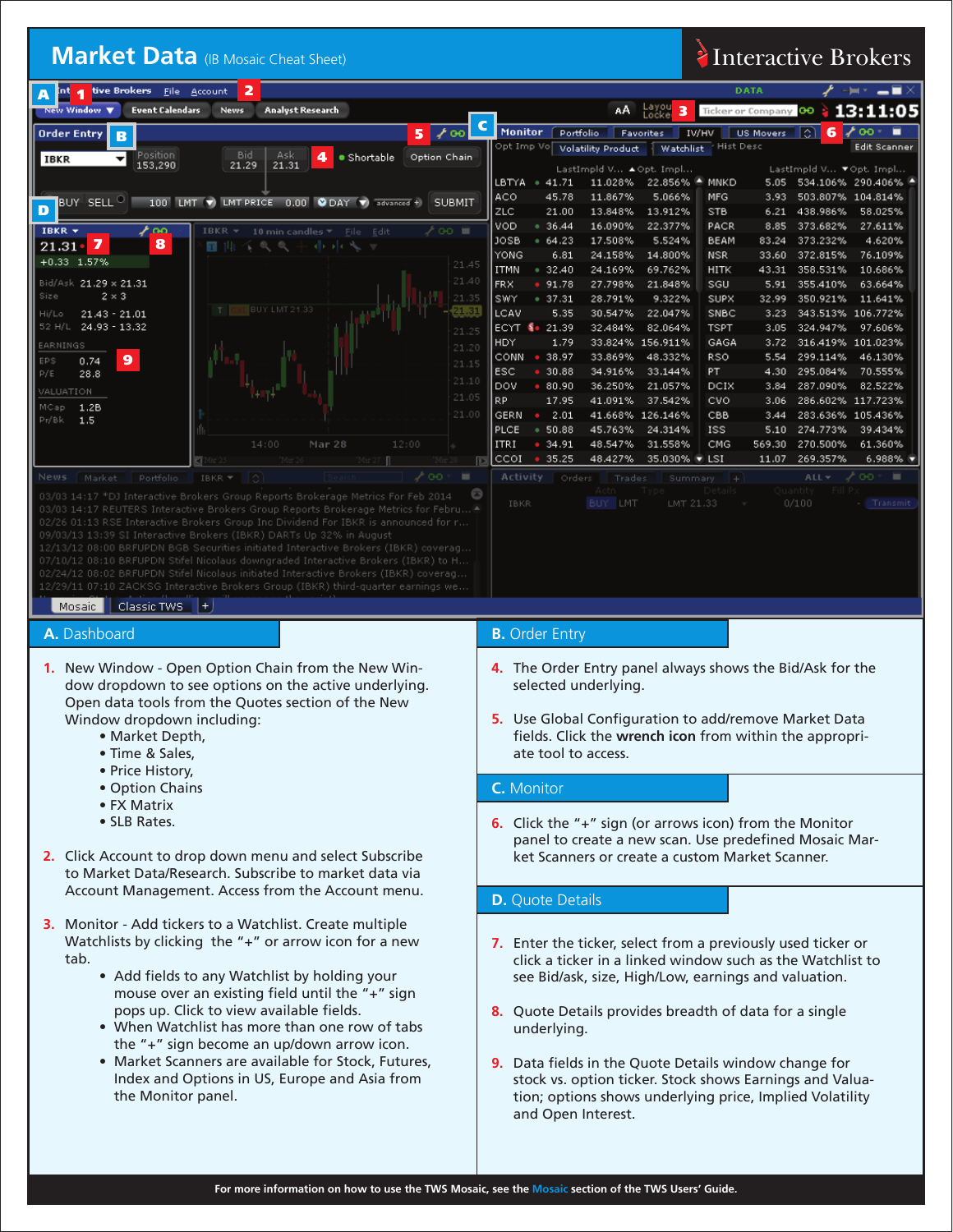### **News and Analysis** (IB Mosaic Cheat Sheet) **Interactive Brokers**